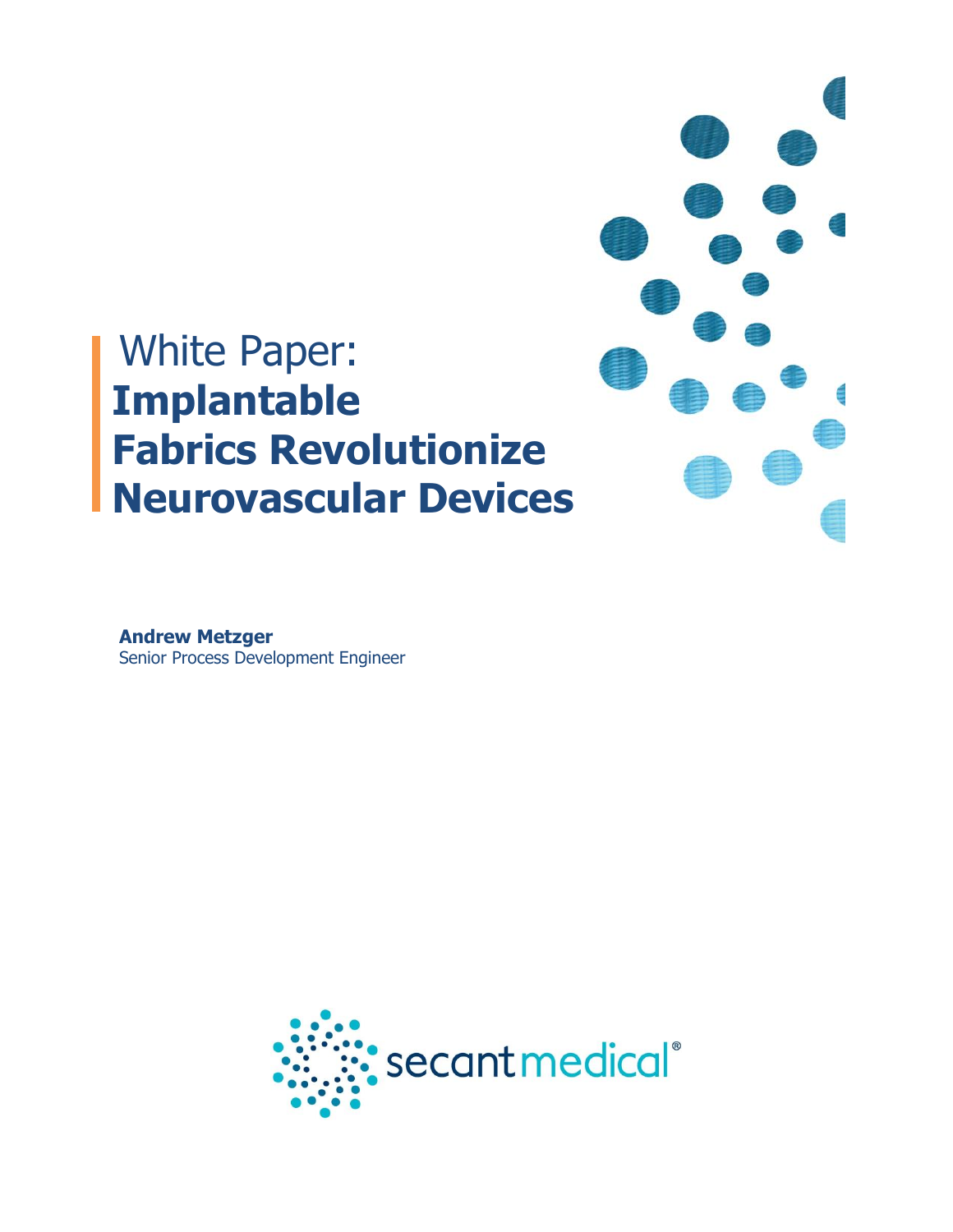In the neurovascular device segment, development is focused on minute, precision devices delivered via micro-catheters. The overarching challenge is to create components that maximize performance within a minimal deliverable profile. That's where biomedical textiles come in.

# **A Growing Need**

More than 86,000 neuro-interventional procedures, involving a range of devices, were performed in the U.S. in 2010. Over the next four years, the number of these procedures is expected to grow at an annual rate of 18% to more than 197,000 by 2015. $^1$ 

Most neuro-interventional procedures focus on aneurysm repair. According to The Brain Aneurysm Foundation, nearly 30,000 people suffer a brain aneurysm each year and approximately 40% are fatal. Of those who survive, about 66% suffer some permanent neurological deficit.<sup>3</sup>

Aneurysms are also a major cause of stroke, which is the fourth leading cause of death in the U.S. that affect approximately 800,000 Americans each year.<sup>2</sup> Ischemic stroke, when an artery to the brain is blocked, is by far the most common kind accounting for 88% of all strokes.<sup>4</sup>

Current solutions for aneurysms, such as coiling or clipping, aren't always effective and often have adverse side effects. Coiling, for example, involves a lengthy recovery, as well as a high risk of recurrence and perforating the aneurysm. Clipping procedures, on the other hand, are highly invasive with the possibility of serious complications and damage from opening the cranium.

### **An Alternative Solution**

Implantable medical textiles offer alternative solutions to neurovascular device design that are minimally invasive and provide shape transformation capabilities to allow for low-profile delivery. Specifically, biomedical textiles enable design of solutions for embolic filtration, aneurysm repair, ischemic repair, flow diversion, and various other neurologic disorders.

Textile design engineers have a deep and essential understanding of how various biomedical structures and constituent materials will perform and respond when used in a neurovascular application. Understanding the performance and biological requirements of a medical device, the desired method of delivery and the materials needed to provide the desired properties are essential to the engineering process and ultimate success in delivering an effective device component.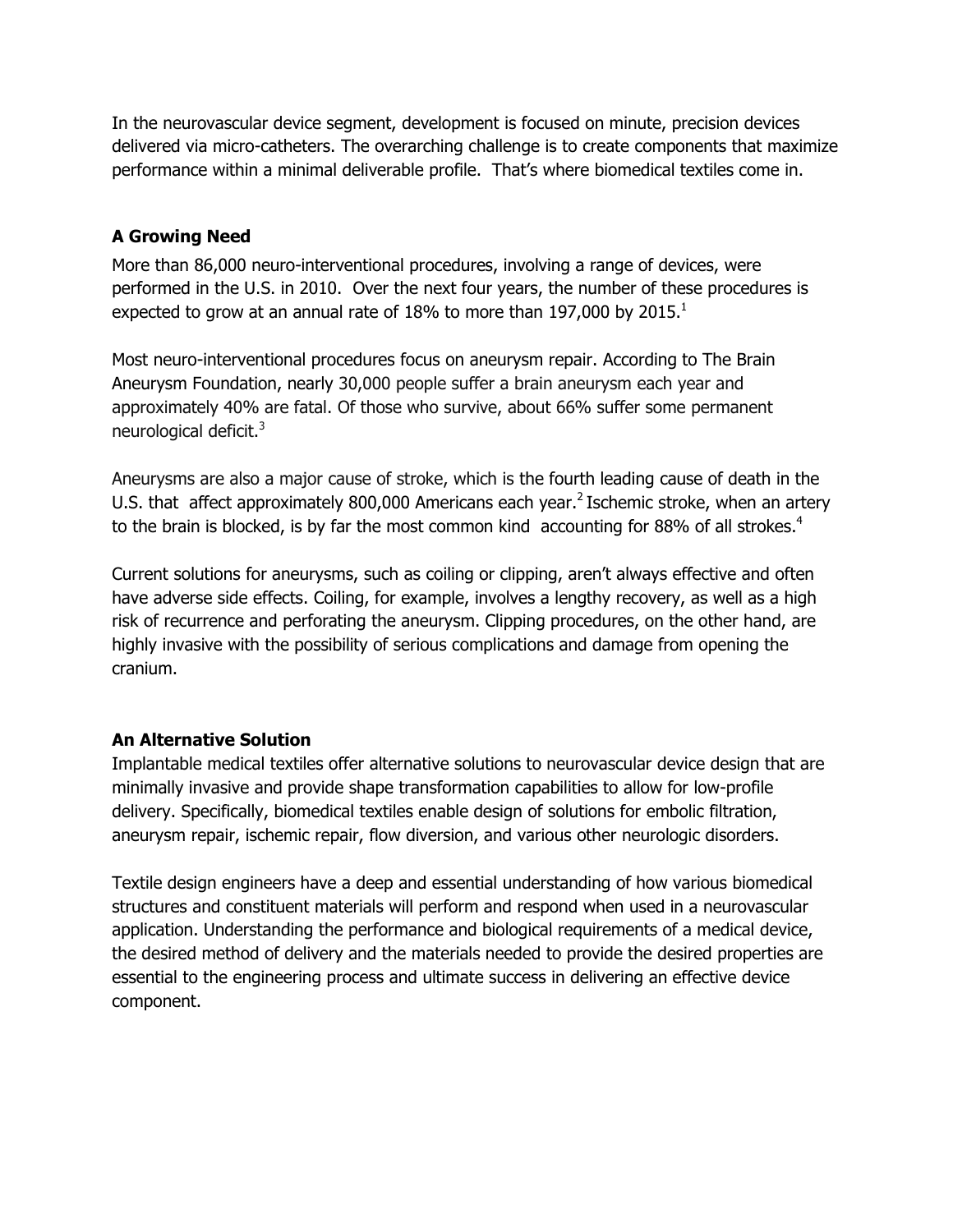#### **The Neurovascular Design Tool Box**

When selecting biomaterials for neurovascular devices, the immediate performance as well as the future state of the biomedical textile structure must be considered at the beginning of the development process. A strong grasp of raw materials options is critical when selecting the most appropriate biomaterial.

Neurovascular devices frequently utilize metal alloys in their designs. Materials such as Nitinol and cobalt-chrome are used extensively due to their stiffness and shape-memory characteristics, desired properties in a neurovascular application. Platinum is also used for radiopacity in procedures where a fluoroscope is utilized. Additionally, standard polymers, or resorbable polymers designed to fully resorb over a given time period can be used. Understanding the advantages and disadvantages of the performance of biomaterials and combinations of these materials, is vital to effective structure design and the resulting performance of the device.

## **Textile-Forming Option**

Aside from material selection, the variety of textile structures and fabric geometries also extend device design possibilities. The selection of biomedical structures must been done thoughtfully in order to address all of the performance and biological variables presented in a critical neurovascular application.

L **Braided** structures are created by intertwining three or more yarns in a diagonally overlapping pattern. They are often manufactured over mandrels to fix the fabric's internal diameter and to create near-net shapes and/or geometric foreshortening for catheter-based deliveries. In addition, braided structures can be kink-resistant and easily combined with different materials to enhance specific fabric properties. They are ideally suited for applications that need radial reinforcement and expansion, compaction, flexibility, porosity and highly angulated vasculature such as in neurovascular applications.

An ideal textile engineering partner will have capabilities in high end count braiding and extensive experience in working with extremely fine wire sizes. A cylindrical stent implant is an example of a device created with a braided textile that supports vein function and keep arteries open. It is also delivered with instrumentation designed for small delivery sites.

**Knitted** structures are formed by interlocking loops of yarn or metal in a weft н (transverse stitching) or warp (longitudinal stitching) pattern to form flat, broad or tubular structures. Knitted materials are generally porous, highly conformable and elastic with high burst and tensile properties.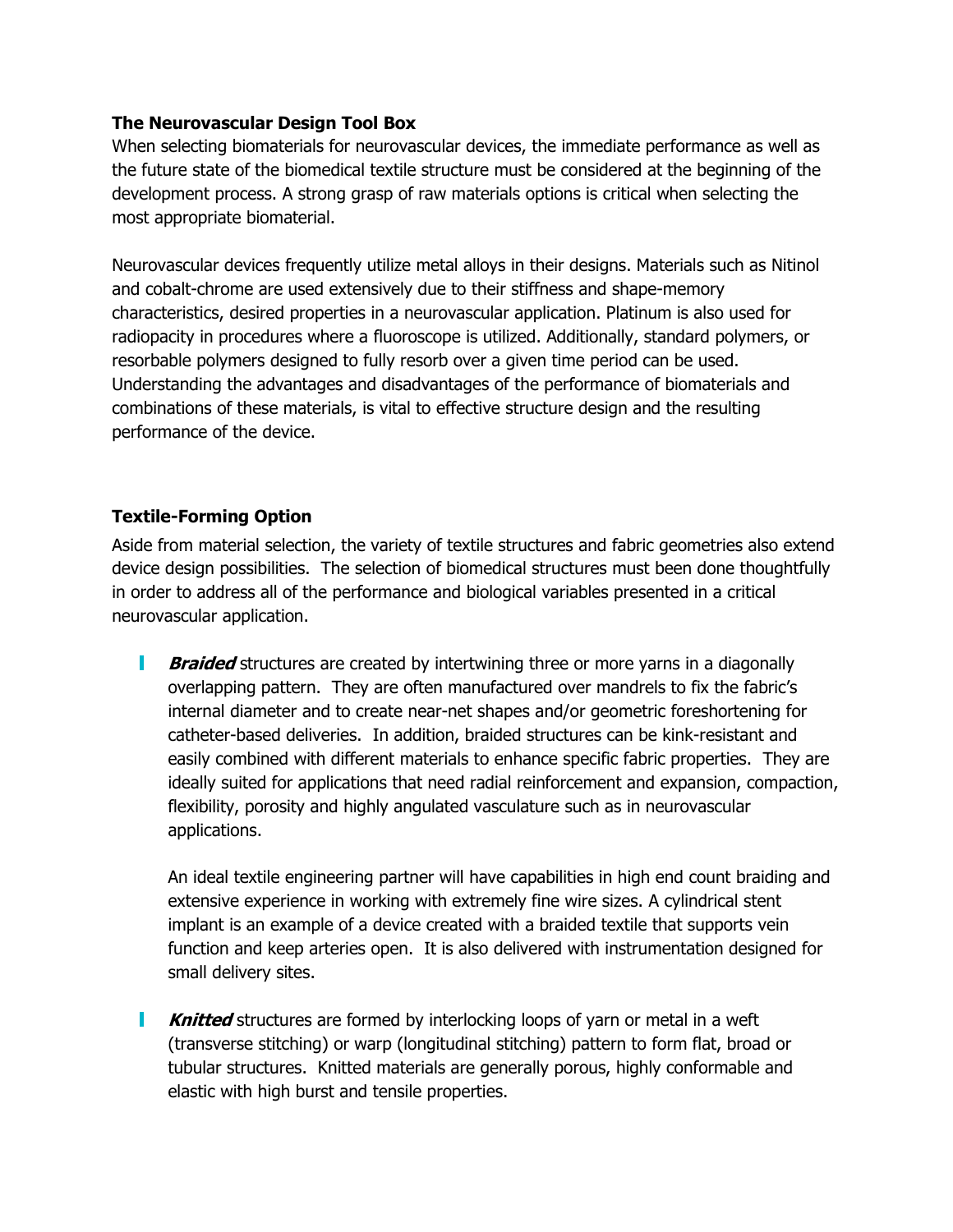**Woven** structures are formed by the perpendicular interlacing of two yarns or wires. Woven structures can be created in a multitude of potential shapes including flat, tubular, tapered or near-net shaped fabrics that often are characterized by low porosity (for containment), dimensional stability, high tensile strength, and other unique features such as multilumens, fenestrations and tube-in-tube geometries. They also can be manufactured in low-profile fabrics as thin as 40-50 microns, which is important in minimally invasive applications.

#### **Biomedical Structure Options**

Implantable fabrics can be shaped into tubular and multi-lumen structures, tether or suture geometries, or even near-net shapes that include fenestrations or branches. Metallic materials can behave as stent-like structures when oriented in a helical or cylindrical direction, which is often a critical design feature in neurovascular applications. These materials are very effective in providing the necessary geometries compatible with specific application needs while providing the shape memory abilities needed.

Medical device designers generally have a strong understanding of the neurovascular technology performance requirements of their device but need assistance in understanding how to leverage a biomedical textile to meet those requirements. Through communication and engineering collaboration, textile engineers can bridge the gap between the requirements of the neurovascular application and the possibilities offered by implantable medical textiles.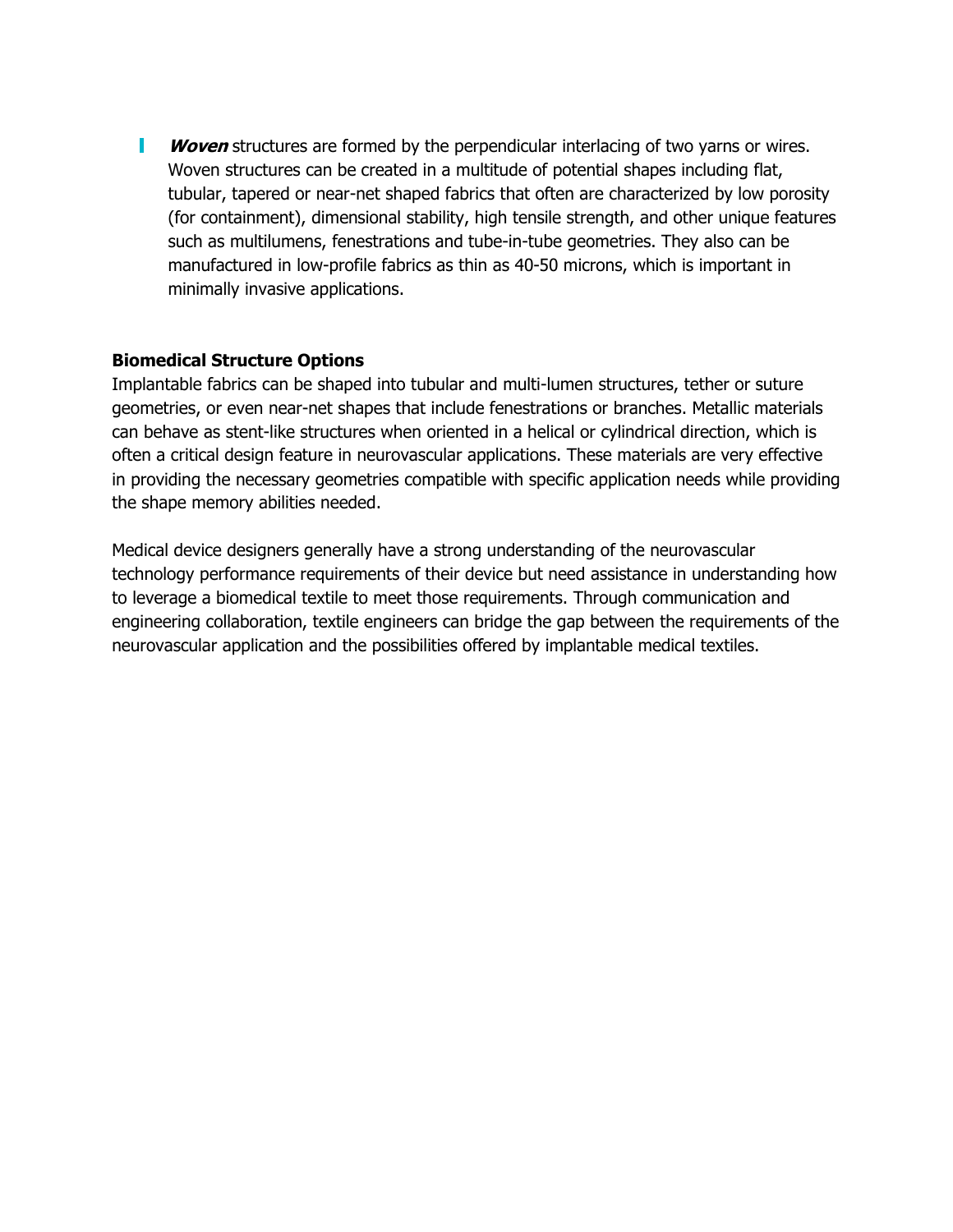#### **Source:**

- (1) M. Thompson. "Neurointerventional Market Shows Growth Potential" Medtech Insight, Vol 13. No. 5, (2011).
- (2) T. Neilssien. "ISC 2011: Stroke Device Innovation and Investment" Medtech Insight, Vol 12. No. 3, (2011)
- (3) "Brain Aneurysm Statistics and Facts | The Brain Aneurysm Foundation." The Brain Aneurysm Foundation. Web. 29 Feb. 2012. <http://www.bafound.org/Statistics\_and\_Facts>.
- (4) "Ischemic Stroke". The Internet Stoke Center. 5 July 2012. <http://www.strokecenter.org/patients/about-stroke/ischemic-stroke/>

Andrew Metzger is a Process Development Engineer at Secant Medical ® , Inc. in Perkasie, PA., a developer and manufacturer of custom-engineered biomedical textile structures for medical devices.